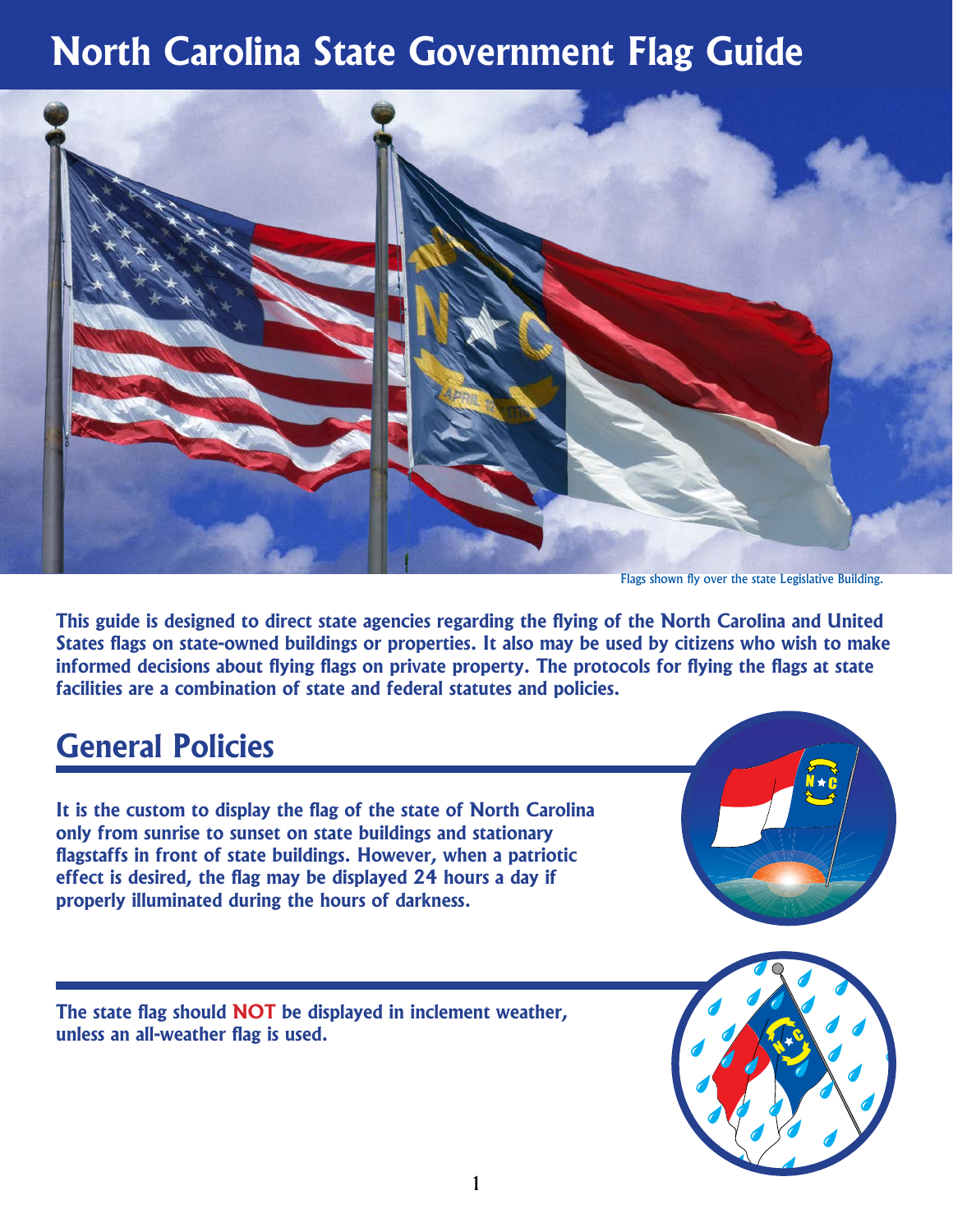**The state flag, when carried in a procession with the United States flag, should be on the marching left; that is, to the left of the United States flag.** 

**The state flag should never be placed above the United States flag; if on the same level, to the right of the United States flag.**

**When the state flag is displayed with the United States flag against a wall from crossed staffs, it should be on the left, the state flag's own left, and its staff should be behind the staff of the United States flag.**

**When the state flag is flown on the same halyard with the United States flag, it should always be under the United States flag. When the state flag is flown from adjacent staffs, the United States flag should always be hoisted first and lowered last.** 

**The President of the United States has authority over all flags at all federal buildings, grounds and naval vessels throughout the United States and its territories or possessions. The Governor has authority over all flags at North Carolina facilities.** 

## **State and Federal Holidays**

**The flags should be flown each day, and especially on all state and federal holidays. Note: Whenever the public holiday falls on Sunday, the following Monday is the public holiday.**

## **Flags at Half-Staff**

**The flag may be flown at half-staff by Presidential proclamation or by the Governor's order. Only the President of the United States and Governors of States, territories or possessions have the authority to lower the United States flag to half-staff.**

**The Governor has authority over all flags at North Carolina facilities. In this capacity, the Governor may order the flags at state facilities to be flown at half-staff.** 



NN∗C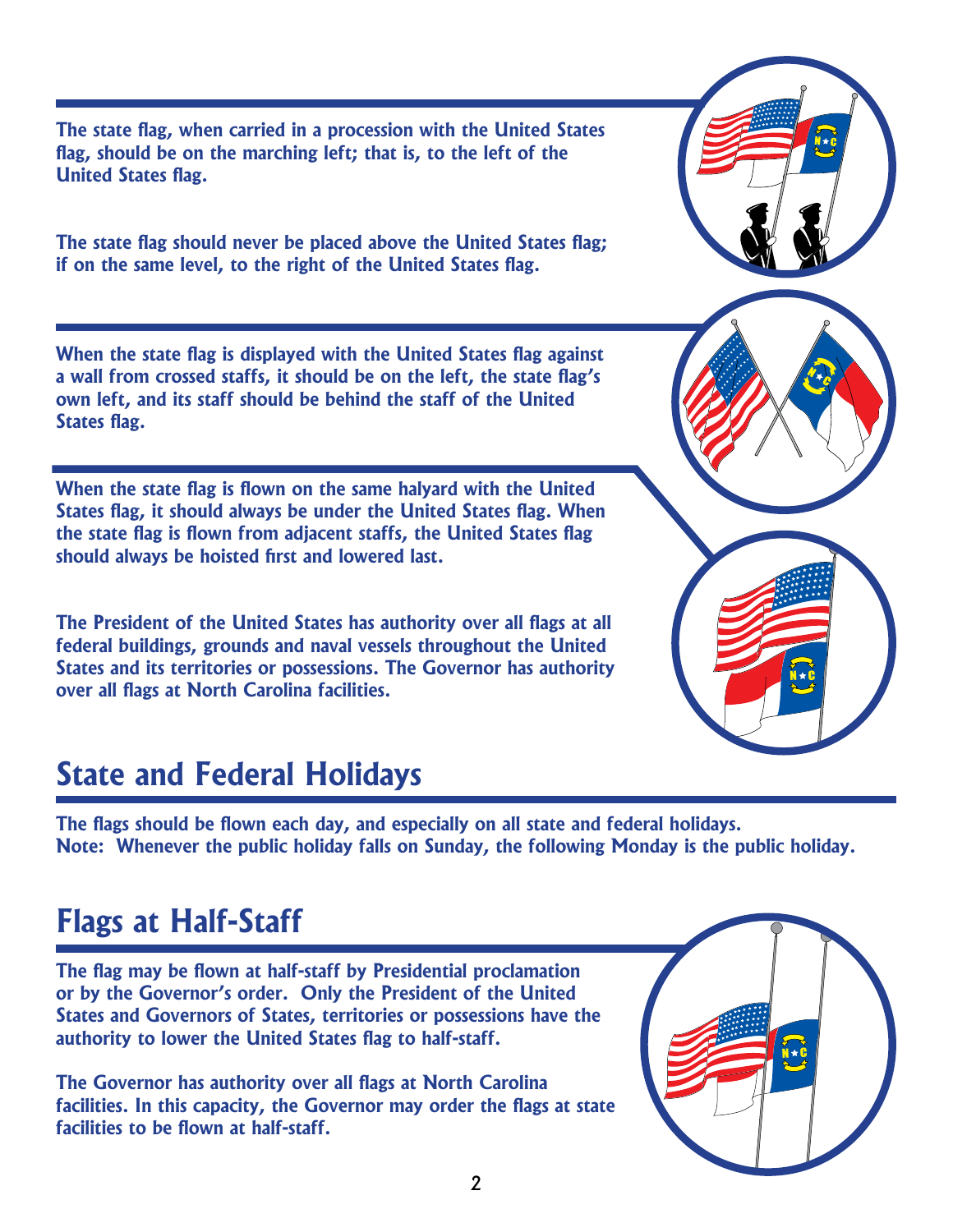

**In accordance with the [U.S.](https://uscode.house.gov/view.xhtml?req=granuleid%3AUSC-prelim-title4-chapter1&saved=%7CZ3JhbnVsZWlkOlVTQy1wcmVsaW0tdGl0bGU0LXNlY3Rpb242%7C%7C%7C0%7Cfalse%7Cprelim&edition=prelim) [Flag Code, Title 4,](https://uscode.house.gov/view.xhtml?req=granuleid%3AUSC-prelim-title4-chapter1&saved=%7CZ3JhbnVsZWlkOlVTQy1wcmVsaW0tdGl0bGU0LXNlY3Rpb242%7C%7C%7C0%7Cfalse%7Cprelim&edition=prelim)  [Section 7](https://uscode.house.gov/view.xhtml?req=granuleid%3AUSC-prelim-title4-chapter1&saved=%7CZ3JhbnVsZWlkOlVTQy1wcmVsaW0tdGl0bGU0LXNlY3Rpb242%7C%7C%7C0%7Cfalse%7Cprelim&edition=prelim) (m)[, the United States](https://uscode.house.gov/view.xhtml?req=granuleid%3AUSC-prelim-title4-chapter1&saved=%7CZ3JhbnVsZWlkOlVTQy1wcmVsaW0tdGl0bGU0LXNlY3Rpb242%7C%7C%7C0%7Cfalse%7Cprelim&edition=prelim) Flag can only be displayed at half-staff on specific days, or under the directive of the President of the United States or the by the Governor of that state. Upon notice from the Governor, below is the list of official days to fly the flag at half-staff in North Carolina:**

- **a. Peace Officers Memorial Day, May 15**
- **b. Memorial Day, Last Monday in May (flag raised back to full staff at noon)**
- **c. Patriot Day, September 11**
- **d. National Firefighters Memorial Day, First Sunday in October**
- **e. Pearl Harbor Day, December 7**

**The period of time that the United States flag shall be displayed at half-staff shall be determined by the Presidential order, or in the absence of any order or instruction, as defined in Title 36, United States Code, Chapter 10, Section 175.** 

**The flag of the state of North Carolina shall be displayed at half-staff for the same period of time as the flag of the United States.**

**At no time shall an order be given that would result in the flag of the state of North Carolina being displayed in a manner inconsistent with the various policies governing the display of both the United States and North Carolina flags. As an example, since no flag may ever** 

**be flown above the flag of the United States, it shall never be possible for the flag of North Carolina to be displayed at full-staff while the United States flag is at half-staff.** 

**The above North Carolina State Flag policy applies at all times unless otherwise ordered by the President of the United States or the Governor of North Carolina.**

**The flag, when flown at half-staff, should be first hoisted to the peak for an instant and then lowered to the half-staff position. The flag should be again raised to the peak before it is lowered for the day.**

## **POW/MIA Flag**

**In honor of their service and in remembrance of their sacrifice, the Department of Administration is authorized by statute to fly the official "Prisoner of War/Missing in Action (POW/MIA)" flag over the State Capitol.**